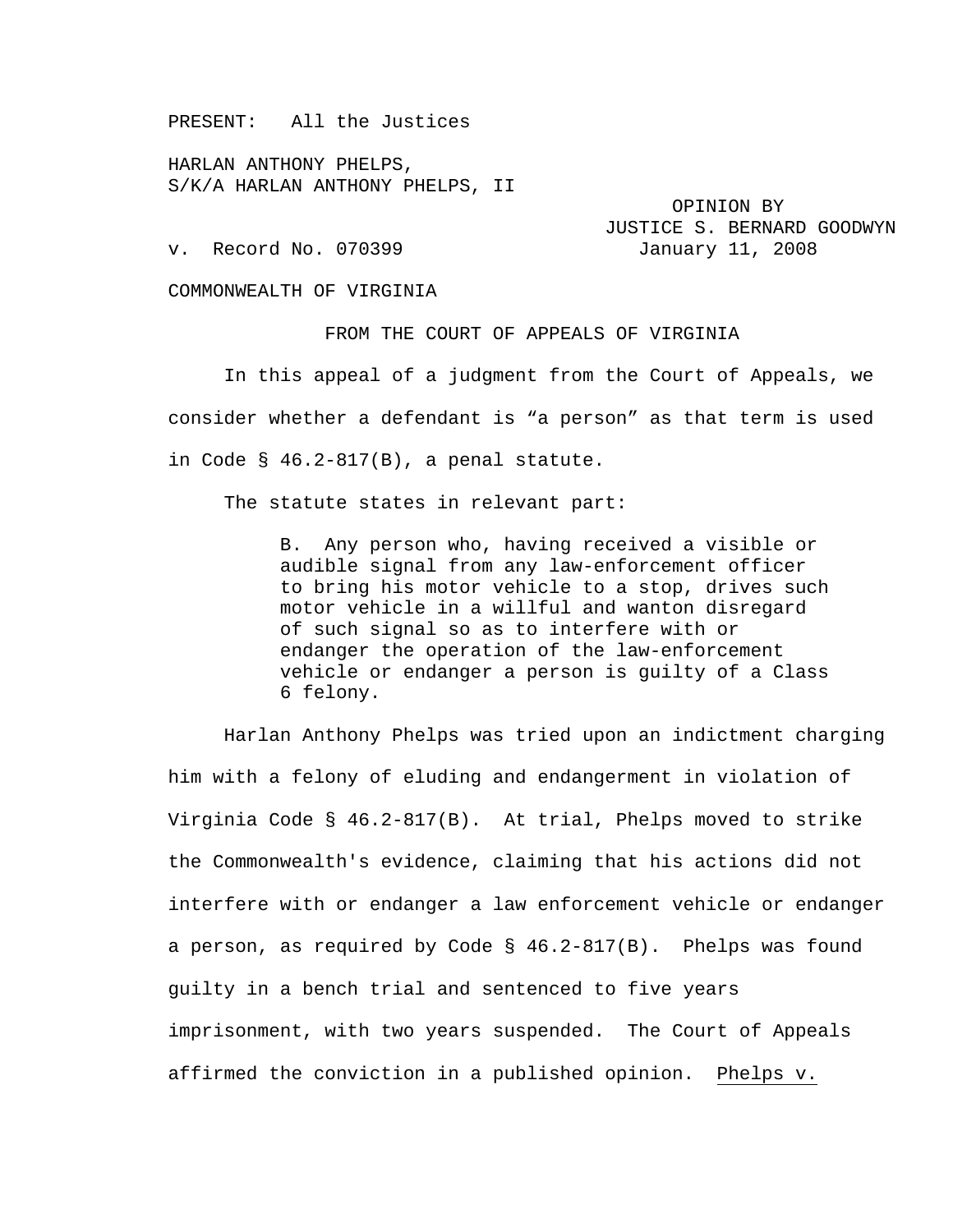Commonwealth, 49 Va. App. 265, 639 S.E.2d 689 (2007). Phelps appeals.

 In the early morning hours of February 9, 2005, Officer J. Shadrix, of the James City County Police Department, was traveling in a patrol car behind Phelps' vehicle when Phelps committed a traffic infraction. Officer Shadrix activated his vehicle's emergency lights, but Phelps continued to travel at the posted speed limit of 35 miles per hour for about 100 yards. After Phelps failed to heed the visible emergency lights, the officer activated his vehicle's siren. Upon activation of the siren, Phelps' vehicle accelerated rapidly; Officer Shadrix followed. The officer was unsure of how fast the vehicles were traveling, but upon reaching a curve in the road, Phelps lost control of his vehicle, crossed the oncoming lane, and went into and traveled along a ditch on the left hand side of the road before striking a driveway culvert. His vehicle then overturned, landing upside down beside a telephone pole. Phelps crawled out of the vehicle and was apprehended a short time later.

The officer, traveling behind Phelps, was not endangered nor was the operation of his law enforcement vehicle interfered with or endangered. Although the incident occurred in a residential area, there were no other vehicles or pedestrians on or near the roadway when the accident occurred. Phelps argued

2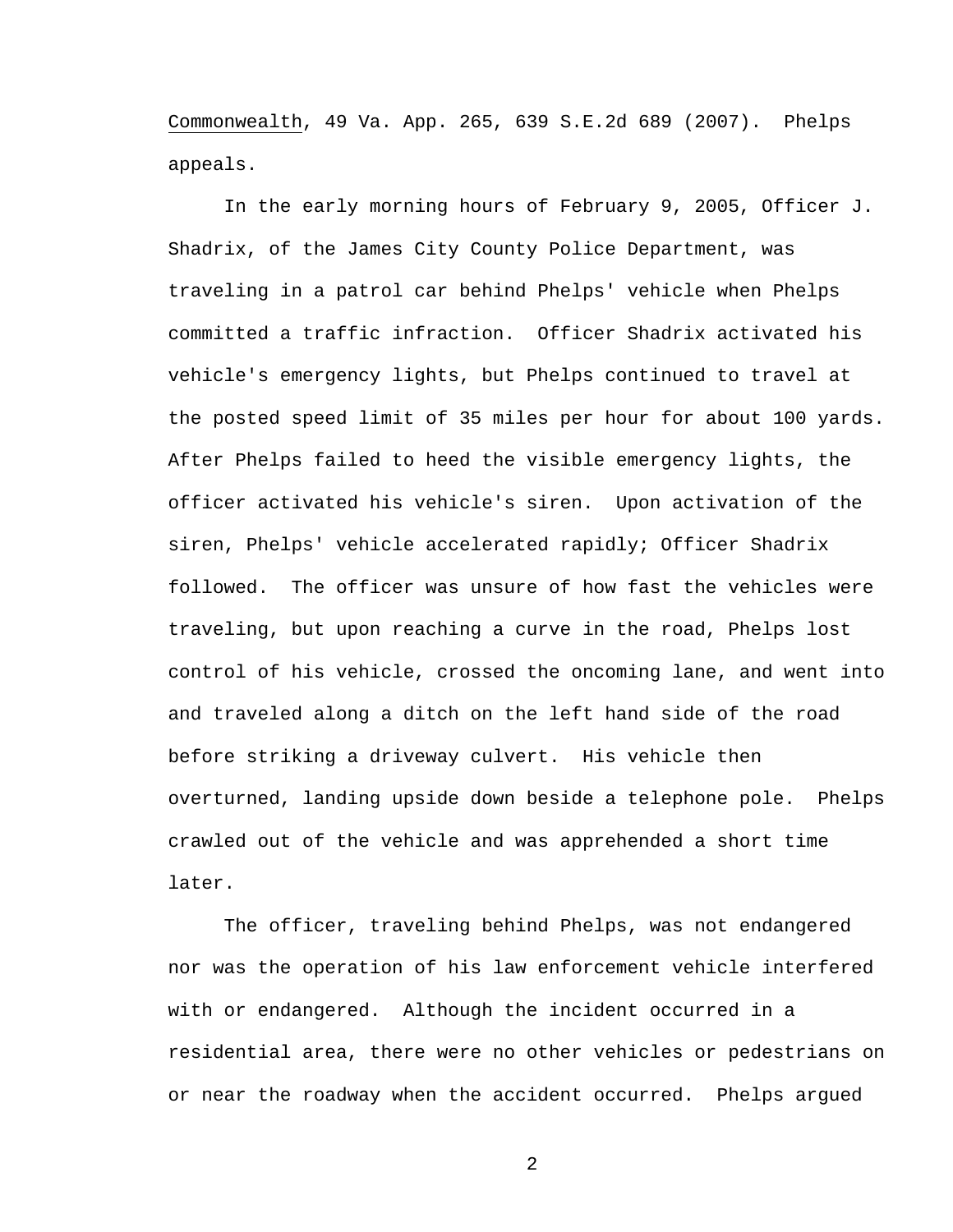in the Court of Appeals, and argues in this Court, that the charge against him must be dismissed because his actions did not interfere with or endanger a law enforcement vehicle or any person. He argues that the term "a person" used in Code § 46.2- 817(B) does not include the defendant himself.

 The construction of a statute is a question of law that we review de novo on appeal. Robinson v. Commonwealth, 274 Va. 45, 51, 645 S.E.2d 470, 473 (2007); Farrakhan v. Commonwealth, 273 Va. 177, 180, 639 S.E.2d 227, 229 (2007); Dowling v. Rowan, 270 Va. 510, 519, 621 S.E.2d 397, 401 (2005). When construing criminal statutes, "a court must not add to the words of the statute, nor ignore its actual words, and must strictly construe the statute and limit its application to cases falling clearly within its scope." Robinson, 274 Va. at 51, 645 S.E.2d at 473.

 The primary objective of statutory construction is to determine legislative intent. Melanson v. Commonwealth, 261 Va. 178, 183, 539 S.E.2d 433, 435 (2001); Harward v. Commonwealth, 229 Va. 363, 365, 330 S.E.2d 89, 90 (1985). In determining that intent, words are to be given their ordinary meaning, unless it is apparent that the legislative intent is otherwise. Lovisi v. Commonwealth, 212 Va. 848, 850, 188 S.E.2d 206, 208 (1972); Spindel v. Jamison, 199 Va. 954, 957, 103 S.E.2d 205, 208 (1958); see Meeks v. Commonwealth, 274 Va. 798, 802, 651 S.E.2d 637, 639 (2007).

3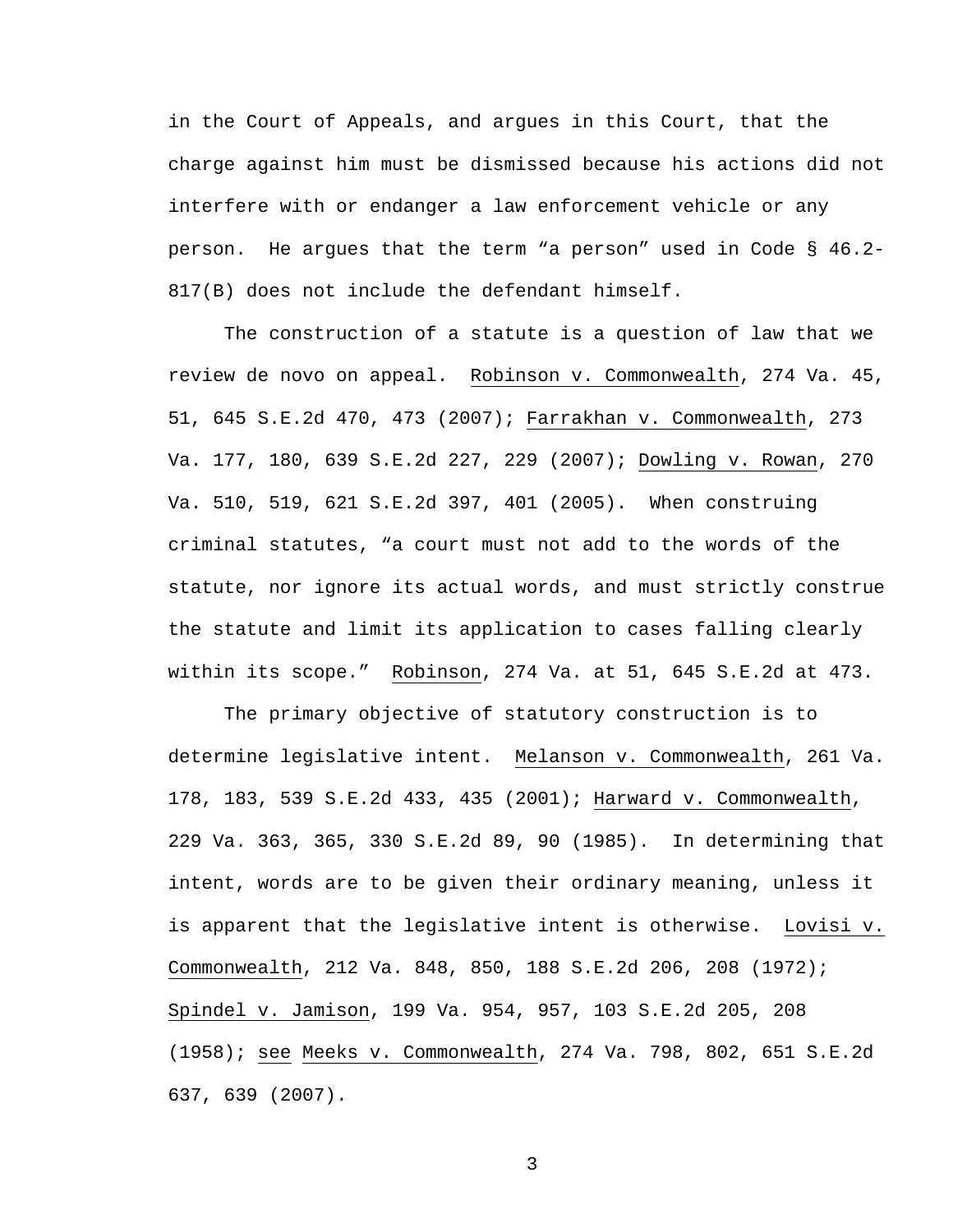The ordinary meaning of the word "person" is "an individual human being . . . a human being as distinguished from an animal or thing." Webster's Third New International Dictionary 1686 (1993). "A" is an indefinite article "[u]sed as a function word before most singular nouns . . . when the individual in question is undetermined, unidentified, or unspecified." Id. at 1. The ordinary meaning of the word "a" means "any" or "each." Id.

Because the term "a person" means any individual human being, the term encompasses the entire universe of people, including the defendant. There is no authority for excluding the defendant from that universe. If the legislature had intended to exclude the defendant from the class of persons whose endangerment is prohibited by Code § 46.2-817(B), the legislature would have said so.<sup>\*</sup>

 $\ddot{x}$ \* When the General Assembly intends that the conduct or harm be directed at or applied to another, it clearly knows how to express that intent. See e.g., Code § 46.2-357(B)(2) (driving must endanger "the life, limb, or property of another"); Code § 46.2-865.1(A) (defendant is liable under the statute when he: "1. Causes serious bodily injury to another person who is not involved [in reckless driving during a vehicular race]; or 2. Causes the death of another person"); Code  $\S$  46.2-868.1(A)(ii) (defendant is guilty of aggressive driving if he is "a hazard to another person or commits an offense in clause (i) with the intent to harass, intimidate, injure or obstruct another person"). The legislature's use of "a person" rather than "another" is, therefore, highly probative of its intent to include the defendant within the protected class of § 46.2- 817(B).